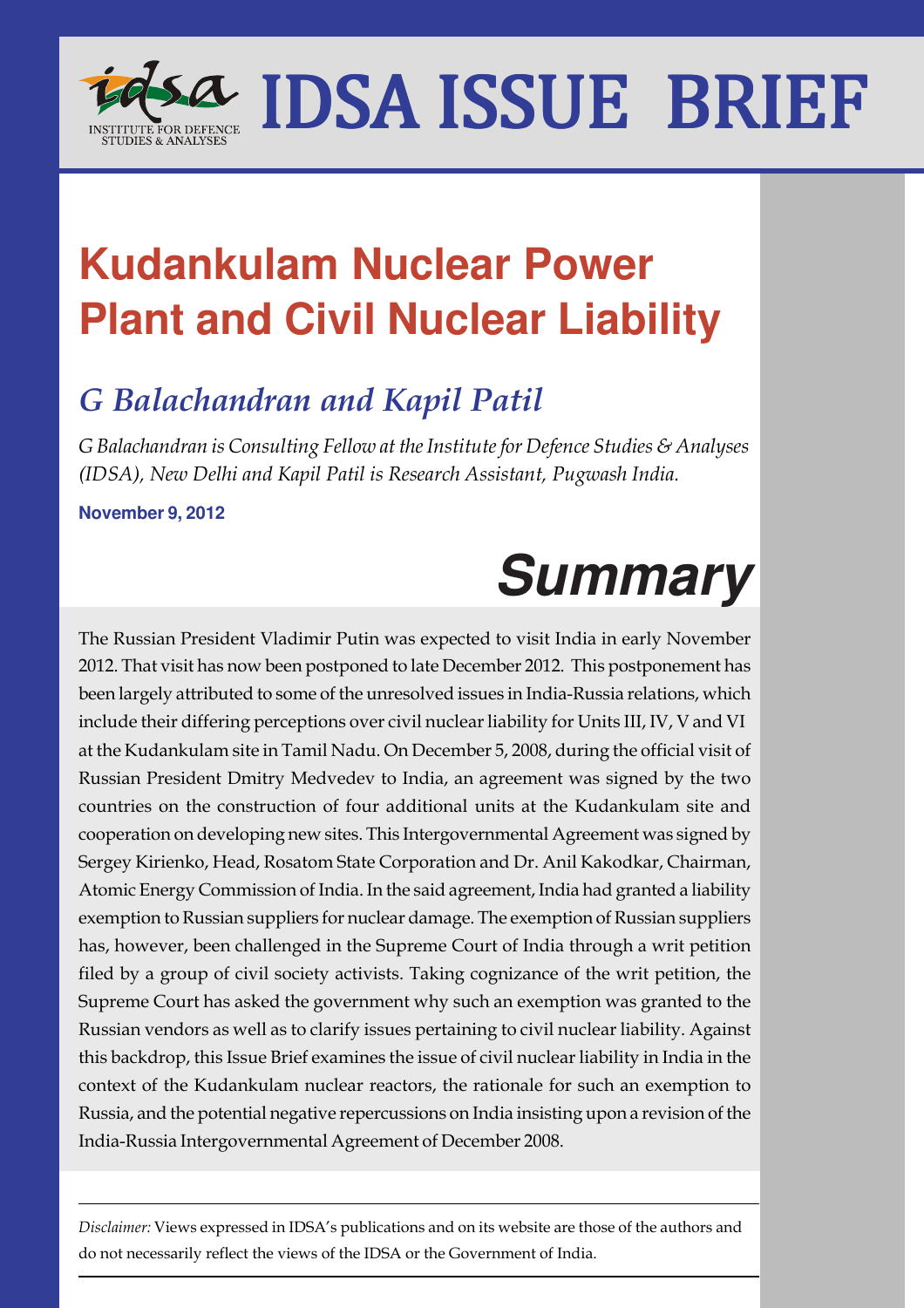#### **Introduction**

e their differing perceptions over civil nuclear liability for Units III, IV, V and VI at the The Russian President Vladimir Putin was expected to visit India in early November 2012. That visit has now been postponed to late December 2012. This postponement has been largely attributed to some of the unresolved issues in India-Russia relations, which include Kudankulam site in Tamil Nadu. On December 5, 2008, during the official visit of Russian President Dmitry Medvedev to India, an agreement was signed by the two countries on the construction of four additional units at the Kudankulam site and cooperation on developing new sites. This Intergovernmental Agreement was signed by Sergey Kirienko, Head, Rosatom State Corporation and Dr. Anil Kakodkar, Chairman, Atomic Energy Commission of India. In the said agreement, India had granted a liability exemption to Russian suppliers for nuclear damage. The exemption of Russian suppliers has, however, been challenged in the Supreme Court of India through a writ petition filed by a group of civil society activists. Taking cognizance of the writ petition, the Supreme Court has asked the government why such an exemption was granted to the Russian vendors as well as to clarify issues pertaining to civil nuclear liability. Against this backdrop, this Issue Brief examines the issue of civil nuclear liability in India in the context of the Kudankulam nuclear reactors, the rationale for such an exemption to Russia, and the potential negative repercussions on India insisting upon a revision of the India-Russia Intergovernmental Agreement of December 2008.

#### **Evolution of India's Nuclear Industry and Nuclear Liability Provisions**

The Atomic Energy Commission (AEC), founded in 1948 under the Atomic Energy Act, is the apex body in charge of India's nuclear policy. The Department of Atomic Energy (DAE), created in 1954, was charged with the task of design, construction and operation of nuclear power/research reactors as well as supporting nuclear fuel cycle technologies covering exploration, mining and processing of nuclear minerals, production of heavy water, nuclear fuel fabrication, fuel reprocessing, and nuclear waste management. The DAE set up India's first nuclear reactor—APSARA—which went critical at Trombay on August 4, 1956. It was also the first research reactor in Asia. On July 10, 1964, India's second research reactor CIRUS (40 MW) attained criticality at Trombay. CIRUS was built with assistance from US and Canadian nuclear suppliers.

However, in order to advance its commercial reactor programme, the DAE, in its initial years, sought technological assistance from various nuclear powers such as UK, Canada, USA, etc.

Prior to the formation of the Nuclear Power Corporation of India Ltd. (NPCIL), the design, construction and operation of nuclear power plants were carried out as a departmental activity of the DAE. Accordingly, when in 1962 India signed the nuclear cooperation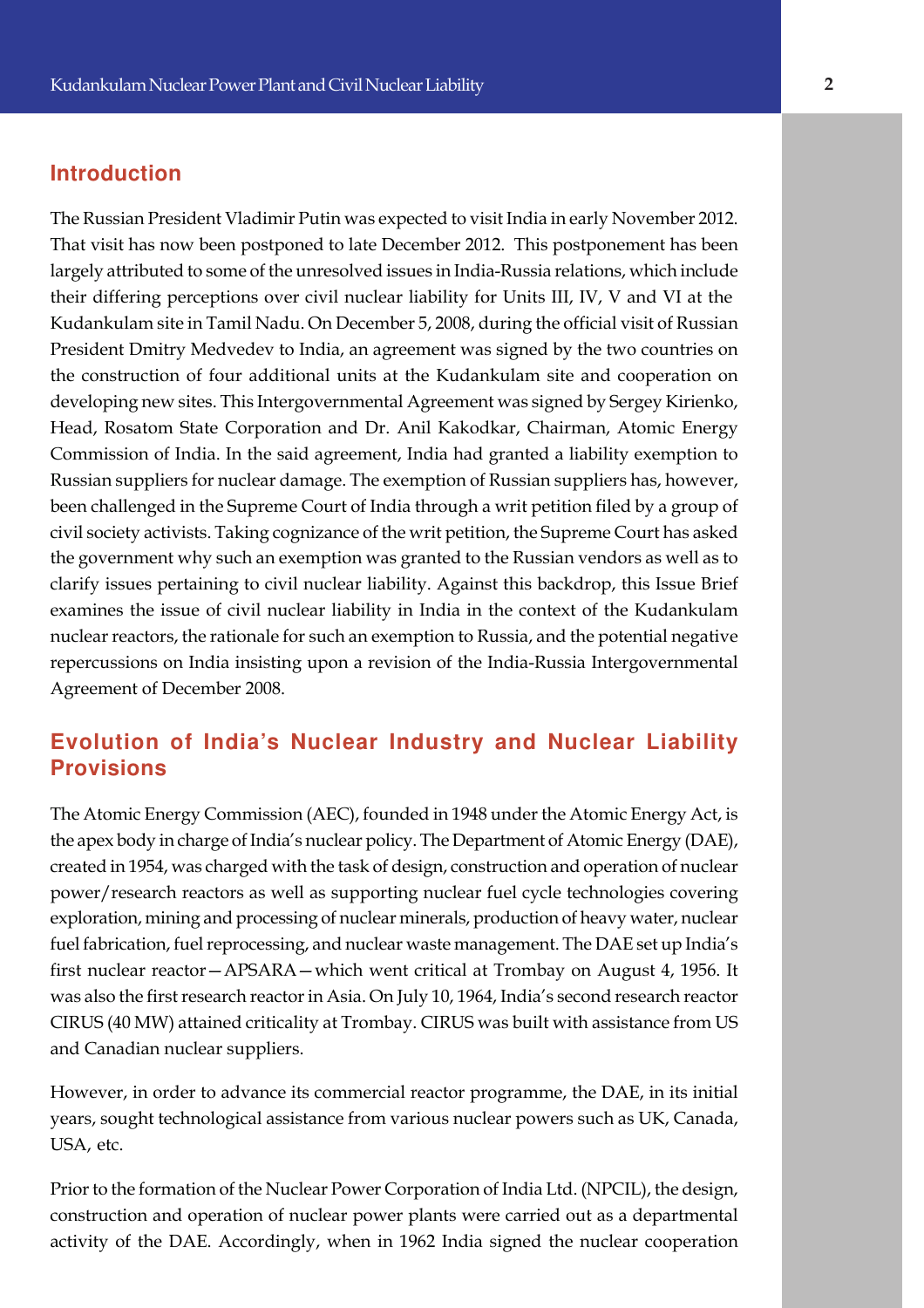agreement with the United States, under which the American firm, General Electric, agreed to supply two 200 MWe reactors to India to be constructed at Tarapur site near Bombay, the agreement was between the Government of India and the Government of the United States. By then the United States already had a well-established Nuclear Liability Law popularly known as the Price Anderson Act—which was passed by the US Congress in 1957.

General Electric, chosen to build Tarapur, wanted an indemnity protection similar to what it was extended in the United States. As explained by Dr M.R. Srinivasan, who was then a lead member of the Indian team negotiating the Tarapur contract with the Americans:

Initially, it (i.e., General Electric) insisted that there should be legislative protection. On the Indian side, we felt it was premature to pass a law as we were then thinking of building only a small number of nuclear power units to demonstrate the economic feasibility of nuclear power under Indian conditions. We persuaded G.E. that a protection in the contract, which was in any case approved by the Government of India, would be adequate.<sup>1</sup>

Similarly, when India signed an agreement in 1965 with the Atomic Energy of Canada Limited (AECL) for building the first two reactors at Rawatbhatta site in Rajasthan, an indemnity protection was extended to AECL and its suppliers as well.

On the question of whether India was right in extending such an indemnity to suppliers, there is no doubt that without either of these two agreements India would not have been able to develop and become the self-reliant civil nuclear power industrial country that it is today. To quote Dr M.R. Srinivasan, one of the prime architects of the development of the Indian civil nuclear power industry in its formative years, on this issue:

If we had not done so, we would not have been able to import our first two reactors from the U.S., nor the second pair from Canada. There is no doubt whatever that India gained a great deal by building the Tarapur reactors with U.S. collaboration. India learnt early the problems of operating nuclear power units in our grid systems and also in managing a complex nuclear installation with our own engineers and technicians. In the case of cooperation with Canada, India was able to get the basic knowhow of the pressurized heavy water reactors (PHWR). Thereafter, we progressed on our own to design and build 16 PHWRs in seven locations. Now we are building four 700 megawatt PHWRs of our own design. Four more will follow soon and possibly another four will also be built, thus making a total of 12 PHWRs of 700MW each. Therefore, early cooperation with Canada helped us to become a designer and builder of nuclear power plants.<sup>2</sup>

2 Ibid.

<sup>1</sup> M.R. Srinivasan, "A Liability for Our Nuclear Plans", *The Hindu*, October 15, 2012.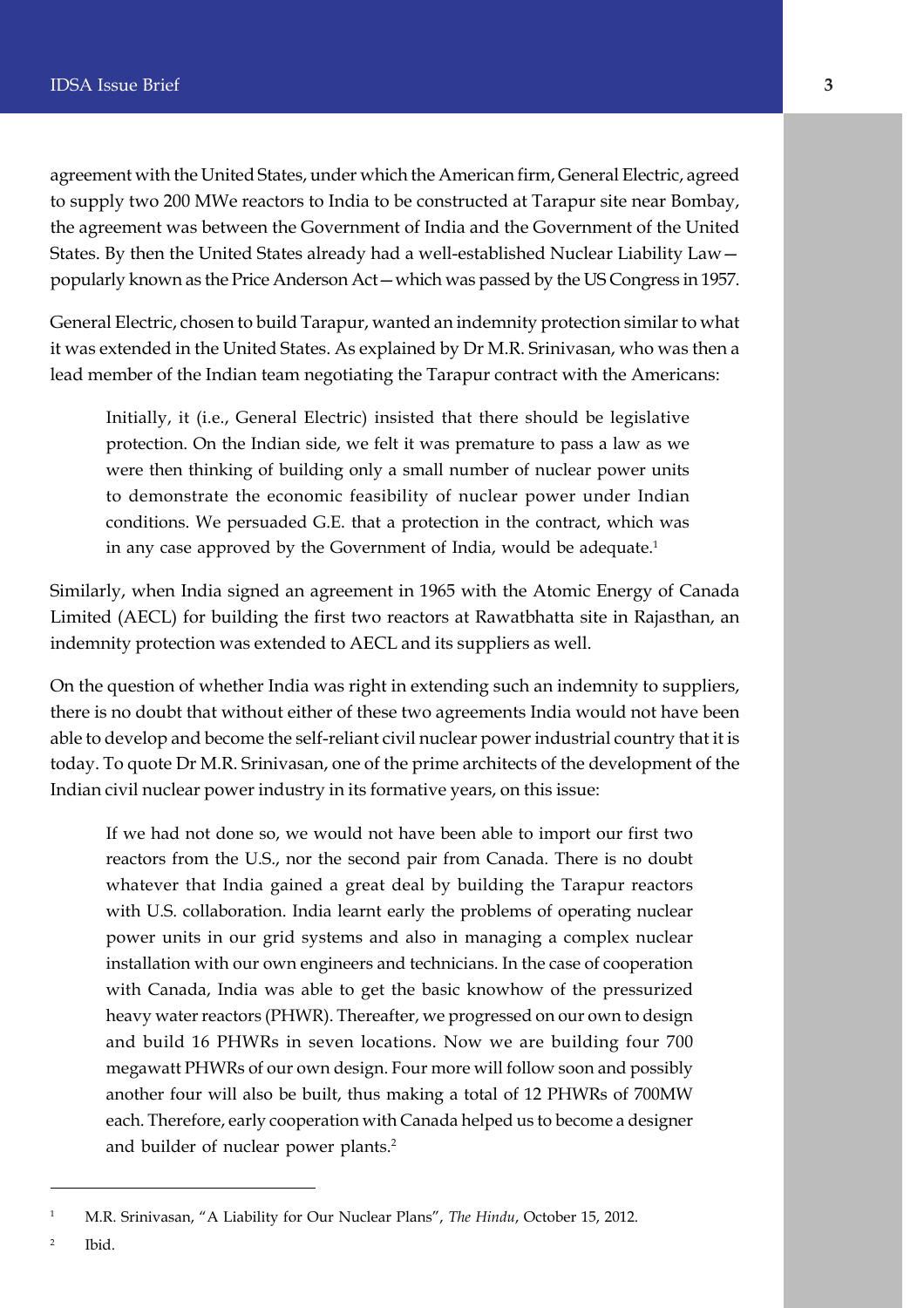e enterprise—on September 17, 1987. The NPCIL granted liability exemption to all its Indian As India's civilian nuclear programme progressed steadily, the "Power Projects Engineering Division" was set up in 1967 within the DAE for the construction of power reactors indigenously as well as in collaboration with various foreign entities. The Power Projects Engineering Division was subsequently converted into the "Nuclear Power Board" and it became the Nuclear Power Corporation of India Limited (NPCIL)—as a public sector supply contracts in line with the exemption hitherto granted to the American and Canadian suppliers for the construction of various power reactors in India. $^3$  The NPCIL today relies heavily and exclusively on a variety of local suppliers for building Pressurised Heavy Water Reactors (PHWRs) in India.

#### **Nuclear Liability Provisions and India-Russia Nuclear Cooperation**

During the initial years of its nuclear programme, India had limited nuclear cooperation with the erstwhile Soviet Union. In 1961, India and the USSR signed an agreement for "Scientific and Technical Cooperation in the Field of Peaceful Utilization of Atomic Energy" and in 1968 India signed a protocol with the USSR on the "Mutual Deputation of Scientists and Experts of the Indian Atomic Energy Commission and the USSR State Committee for the Utilization of Atomic Energy". However, these agreements were restricted mainly to the exchange of scholars and visits. The first substantive bilateral nuclear cooperation agreement between India and USSR was signed only after India's Peaceful Nuclear Explosion in May 1974, following which Canada had suspended nuclear cooperation with India. Canada formally ended its nuclear relationship with India in May 1976, after an unsuccessful attempt to persuade India to accept full-scope safeguards on its nuclear programme.<sup>4</sup> After the Canadian withdrawal, when India was desperately looking for international supplies of heavy water, the USSR readily agreed to supply heavy water for

#### **6.9 Limitation of Liability**

6.9.1 Except in cases of criminal negligence or wilful misconduct,

<sup>3</sup> As per Section 6.9 of NPCIL's GENERAL CONDITIONS OF CONTRACT (FORM NO. GCC/Supply-1/Rev.1):

<sup>(</sup>a) the Contractor shall not be liable to the Purchaser, whether in contract, tort, or otherwise, for any indirect or consequential loss or damage, loss of use, loss of production, or loss of profits or interest costs, provided that this exclusion shall not apply to any obligation of the Contractor to pay liquidated damages and/or any other penalties/recovery etc. specifically provided for in the Contract, to the Purchaser

<sup>(</sup>b) the aggregate liability of the Contractor to the Purchaser, whether under the Contract, in tort or otherwise, shall not exceed the total Contract Price, provided that this limitation shall not apply to the cost of repairing or replacing defective equipment, or to any obligation of the Contractor to indemnify the Purchaser with respect to IPR infringement.

<sup>4</sup> David Martin, "Canadian Nuclear Cooperation with India & Pakistan", available at http:// www.ccnr.org/india\_pak\_coop.html.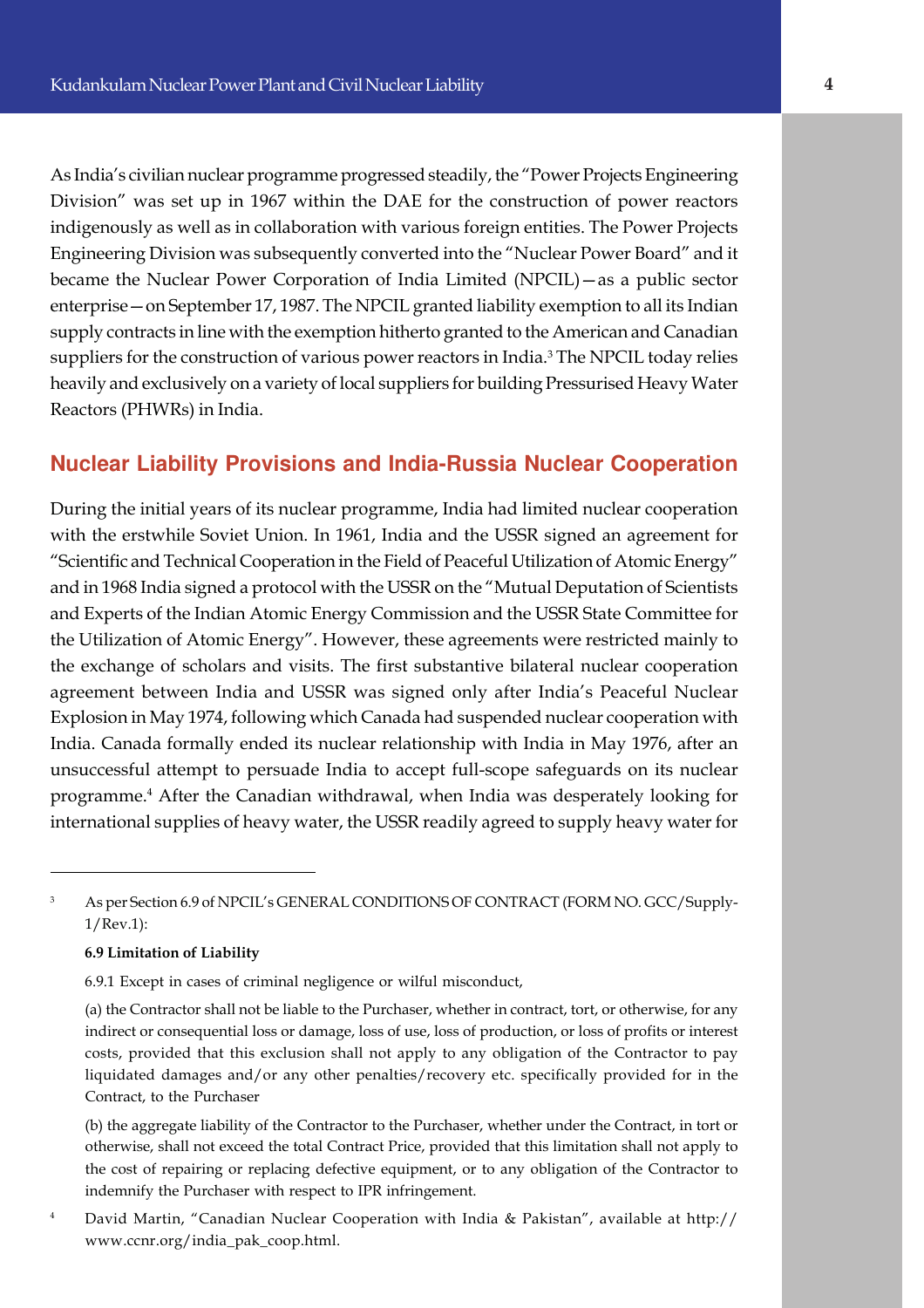the Rajasthan Atomic Power Station (RAPS-I&II) through a bilateral agreement signed in September 1976.

In the aftermath of its Peaceful Nuclear Explosion conducted in 1974, India came under a range of sanctions from major international suppliers, which severely impacted its civilian nuclear programme. One major international fallout of India's 1974 nuclear test was the formation of the Nuclear Suppliers Group (NSG), whereby the major nuclear suppliers sought to control the nuclear trade for peaceful purposes in a manner consistent with their nuclear non-proliferation policies.<sup>5</sup>

In fact, a number of countries terminated their ongoing nuclear cooperation agreements with India, including Canada which terminated the 1963 agreement in May 1976, and Brazil which terminated the India-Brazil 1968 Agreement on Co-operation Regarding the Utilization of Atomic Energy for Peaceful Purposes in March 1975. In the face of such opposition from many countries to conduct nuclear commerce with India, the Soviet Union was the only country willing to provide assistance to India's civilian programme. In fact, post-1974, the Soviet Union was the first country to sign an agreement—Agreement between the Government of India and the Government of the Union of Soviet Socialist Republics regarding Peaceful Uses of Atomic Energy, signed in January 1979—for nuclear cooperation with India.

The next major nuclear commerce agreement that India signed after the 1974 test was also with the Soviet Union; this was on November 20, 1988 for the construction in India of a nuclear power station composed of two pressurized light water reactors, each of 1000 MWe. Although the agreement was formally signed only in November 1988, the two governments had made the arrangement for such a construction much earlier and India had accordingly requested the International Atomic Energy Agency (IAEA) to apply safeguards in connection with the supply of the reactor facilities by the Soviet Union to India and to the nuclear material to be used therein. The Board of Governors of the IAEA acceded to that request on September 14, 1988 and a safeguards agreement $^{\rm 6}$  was signed with the IAEA on September 27, 1988. However, due to developments in the former Soviet Union, this agreement could not be effected for almost a decade. It was only on June 21, 1998 that the Government of India and the Government of the Russian Federation were able to sign a supplementary agreement to the 1988 agreement.

<sup>&</sup>lt;sup>5</sup> Guidelines of the Nuclear Suppliers Group can be viewed on the official website of the group at http://www.nuclearsuppliersgroup.org/Leng/02-guide.htm.

<sup>6</sup> INFCIRC/360 dated January 1989, "AGREEMENT OF 27 SEPTEMBER 1988 BETWEEN THE INTERNATIONAL ATOMIC ENERGY AGENCY AND THE GOVERNMENT OF INDIA FOR THE APPLICATION OF SAFEGUARDS IN CONNECTION WITH THE SUPPLY OF A NUCLEAR POWER STATION FROM THE UNION OF SOVIET SOCIALIST REPUBLICS", available at http:// www.iaea.org/Publications/Documents/Infcircs/Others/infcirc360.pdf.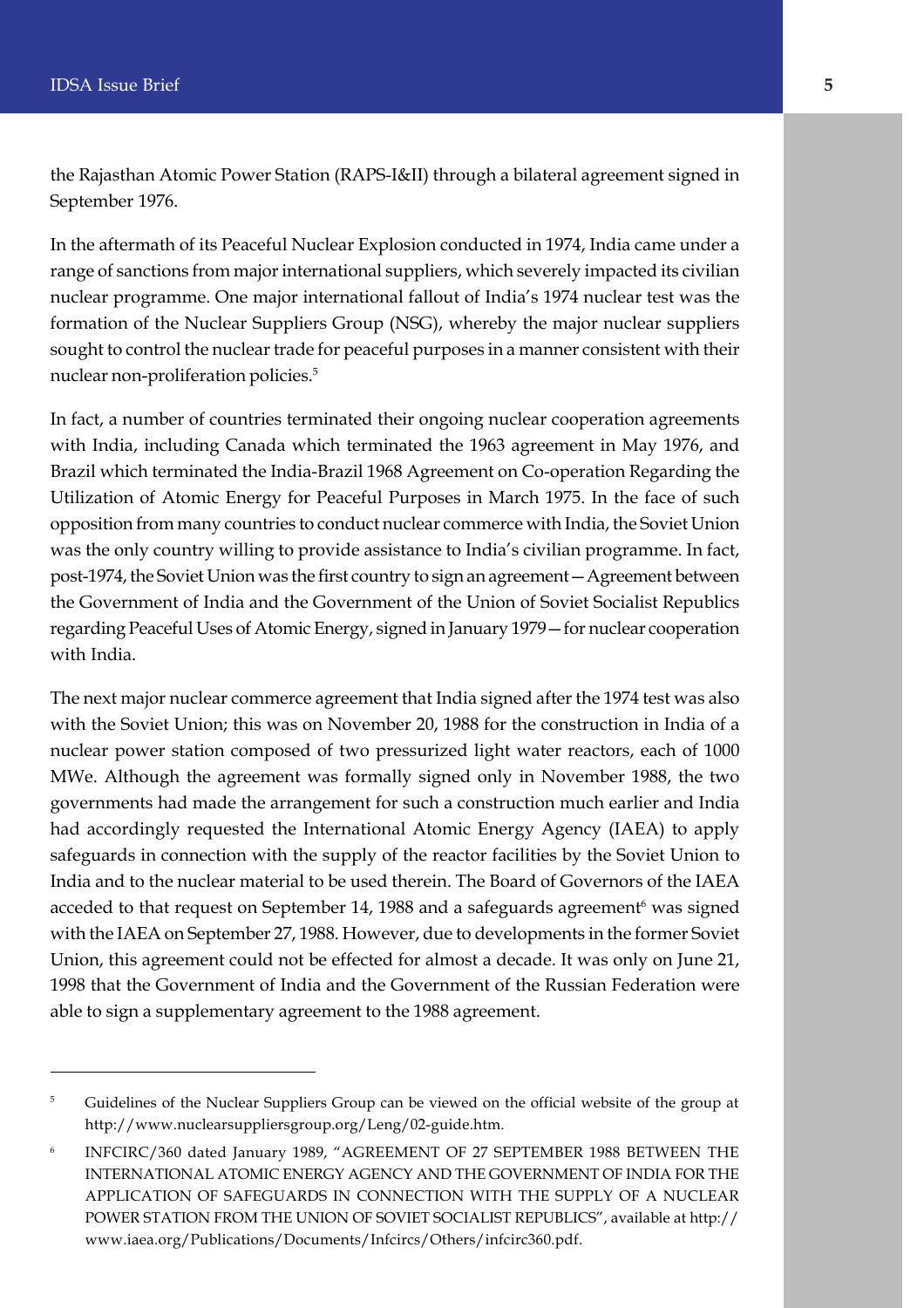e comprehensive safeguards).<sup>7</sup> However, the major bone of contention between India and nuclear-related dual-use equipment, material and technology. The new NSG guidelines required that nuclear supplier states require, as a necessary condition for the transfer of relevant nuclear supplies to non-nuclear weapon states (NNWS), the acceptance of IAEA safeguards on all their current and future nuclear activities (i.e., full-scope safeguards, or the NSG was the former's unwillingness to accept full-scope safeguards (FSS) on its civilian nuclear programme. India's opposition to FSS was driven fundamentally by its opposition to the Nuclear Non-proliferation Treaty (NPT) which it regarded as discriminatory, and accepting FSS would be tantamount to accepting the control regime of the Treaty itself. In the light of the NSG's guidelines, the major challenge for Russia—being an NSG member was to implement the 1988 inter-governmental agreement.<sup>8</sup> The NSG vehemently opposed the 1998 supplement to the 1988 agreement and the implementation of the plan to construct two reactors in India as per the agreement. A substantial majority of NSG members contested the legality of the supplementary agreement as a violation of its modified guidelines. The Russian government, however, contended that the implementation of the project did not invoke FSS requirements as it pertained to an agreement which predated April 3, 1992, when the new NSG guidelines entered into force. Thus, despite the vehement opposition from other NSG members, Russia implemented the 1988 agreement and proceeded with construction activities at the Kudankulam site.

#### **International Supplies, Civil Nuclear Liability and Kudankulam**

A new issue that has cropped up recently in the public debate on Kudankulam is on the question of nuclear liability in case of an accident at Kudankulam with offsite implications. Although all the contracts relating to the Kudankulam nuclear plants are not in the public domain, it has been reported that the Russian suppliers were given indemnity from any liability arising out of any accident at the Kudankulam plants I and II, and they were given similar assurances in respect of Kudankulam III and IV as well in addition to other plants that may be built with Russian assistance at Kudankulam.

Before discussing the specific Kudankulam case, it is worthwhile recalling some of the international practices in respect of civil nuclear liability. By the time the first Kudankulam contract was signed sometime in 1998, all countries with nuclear power plants, with three notable exceptions—China, India and Russia—had operating in their territory one of three types of nuclear liability laws: their own nuclear liability laws, such as in the USA and Canada, or one of the two international civil liability instruments—the Paris Convention on Third Party Liability in the Field of Nuclear Energy of 1960 established under the auspices

<sup>7</sup> INFCIRC/254/Rev.2/Part 1\*/, dated October 1995, "Guidelines for the Export of Nuclear Material, Equipment and Technology", available at http://www.iaea.org/Publications/Documents/ Infcircs/Others/inf254r2p1.shtml.

<sup>8</sup> See "Russia, India Sign Secret Nuclear Energy Accord", *Arms Control Today*, November 2000.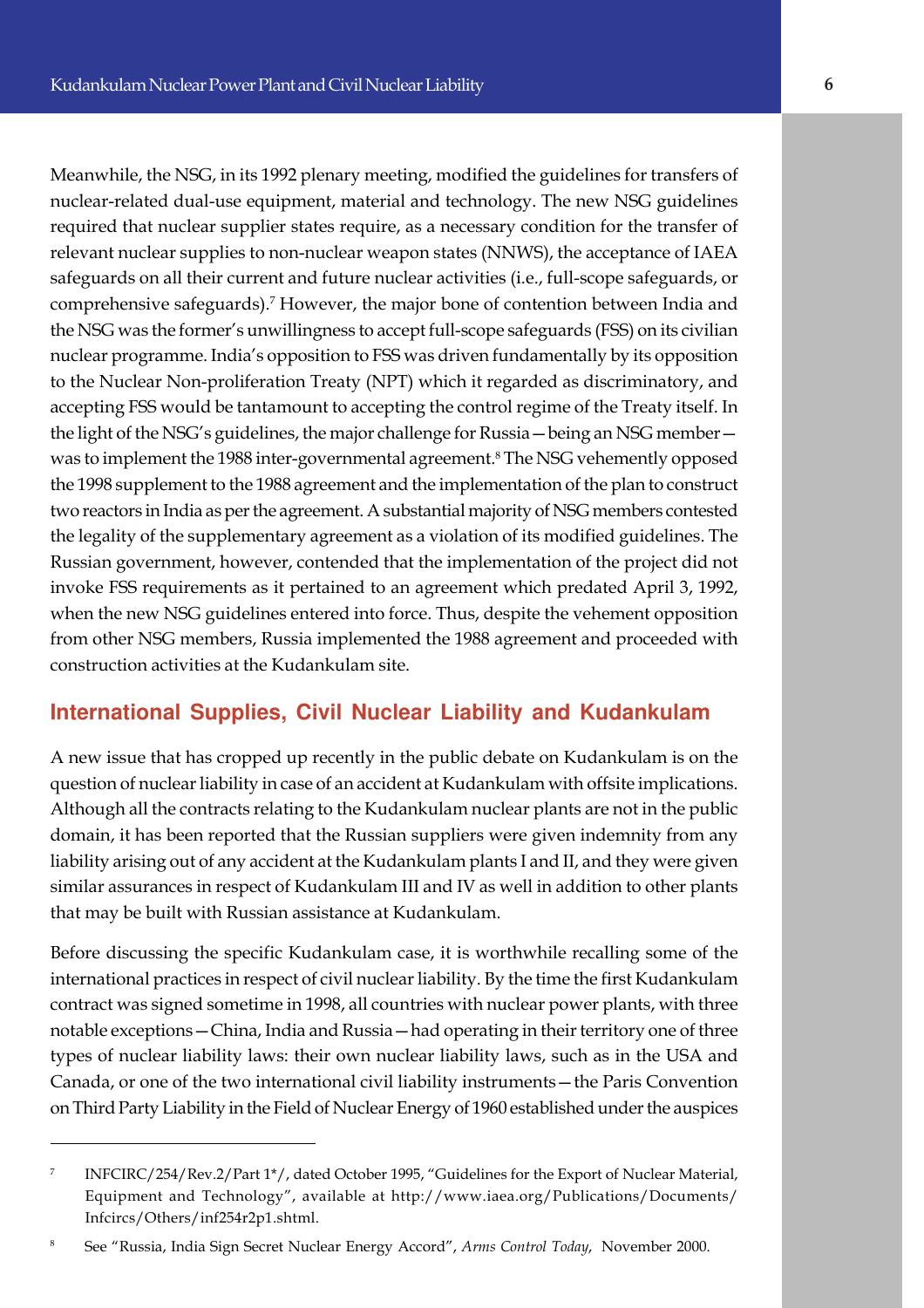of the Organisation for Economic Co-operation and Development (OECD) or the Vienna Convention on Civil Liability for Nuclear Damage of 1963 established under the auspices of the IAEA. While the OECD treaty is regionally confined, the IAEA treaty is worldwide in its application. Notwithstanding the type of the liability laws, all incorporated two important principles: (i) liability of the operator was absolute, and (ii) the liability was channelled exclusively to the operator.

China began its civil nuclear power programme only in the 1980s. First, a nuclear power plant, with a capacity of 300 Mwe, was self-designed and constructed at Qinshan, Zhejiang Province. Then another project with a capacity of  $2 \times 900$  Mwe, was built at Shenzhen Daya Bay with French-designed and- supplied reactors. In the process of contract negotiation on the Daya Bay nuclear power project, the French put forward the issue of nuclear third party liability arising from nuclear accidents. To clarify this question, the State Council adopted an Official Reply Relating to Nuclear Third Party Liability (Guo Han, 1986, No. 44). The Official Reply, as an administrative regulation, is the legal basis on how to deal with nuclear third party liability issues.

The Official Reply used the pertinent provisions of the international conventions as reference. Basically, the principles of the Official Reply—(i) The Principle of Absolute and Exclusive Liability; (ii) The Principle of Limited Liability; and (iii) Rights of Recourse—were consistent with those of the international conventions. In particular, in respect of the Right of Recourse, the Official Reply stated that: "If nuclear damage is caused by a third party's *intentional act or omission*, the liable operator only will *have a right of recourse* against that third party."

The Russians, for their part, engaged in nuclear commerce as a buyer only in the late 1980s when they entered into a nuclear cooperation agreement with Germany. In the absence of a nuclear liability bill in Russia in line with international nuclear liability conventions, the Germans demanded and obtained from the Russians an assurance exempting German suppliers from any liability arising out of any accident at any of the German supplied facilities, in line with the international conventions. The Russian Federation gave an undertaking that it would not institute liability proceedings against Germany or any German supplier in case of a nuclear incident in Russia.<sup>9</sup> This agreement did include a clause stating

<sup>9</sup> Article 3 of the June 8, 1988 Agreement between the Government of the Russian Federation and the Government of the Federal Republic of Germany on Nuclear Liability in connection with deliveries from the Federal Republic of Germany for Nuclear Installations in the Russian Federation stated:

<sup>(1)</sup> The Russian Party shall bring no claims against the German Party or against suppliers on grounds of nuclear damage resulting from a nuclear incident which has taken place within the territory of the Russian Federation.

<sup>(2)</sup> The Russian Party shall grant the German Party and suppliers appropriate legal protection and shall exempt them from liability for damages in the event of claims by third parties on grounds of nuclear damage resulting from a nuclear incident which has taken place within the territory of the Russian Federation.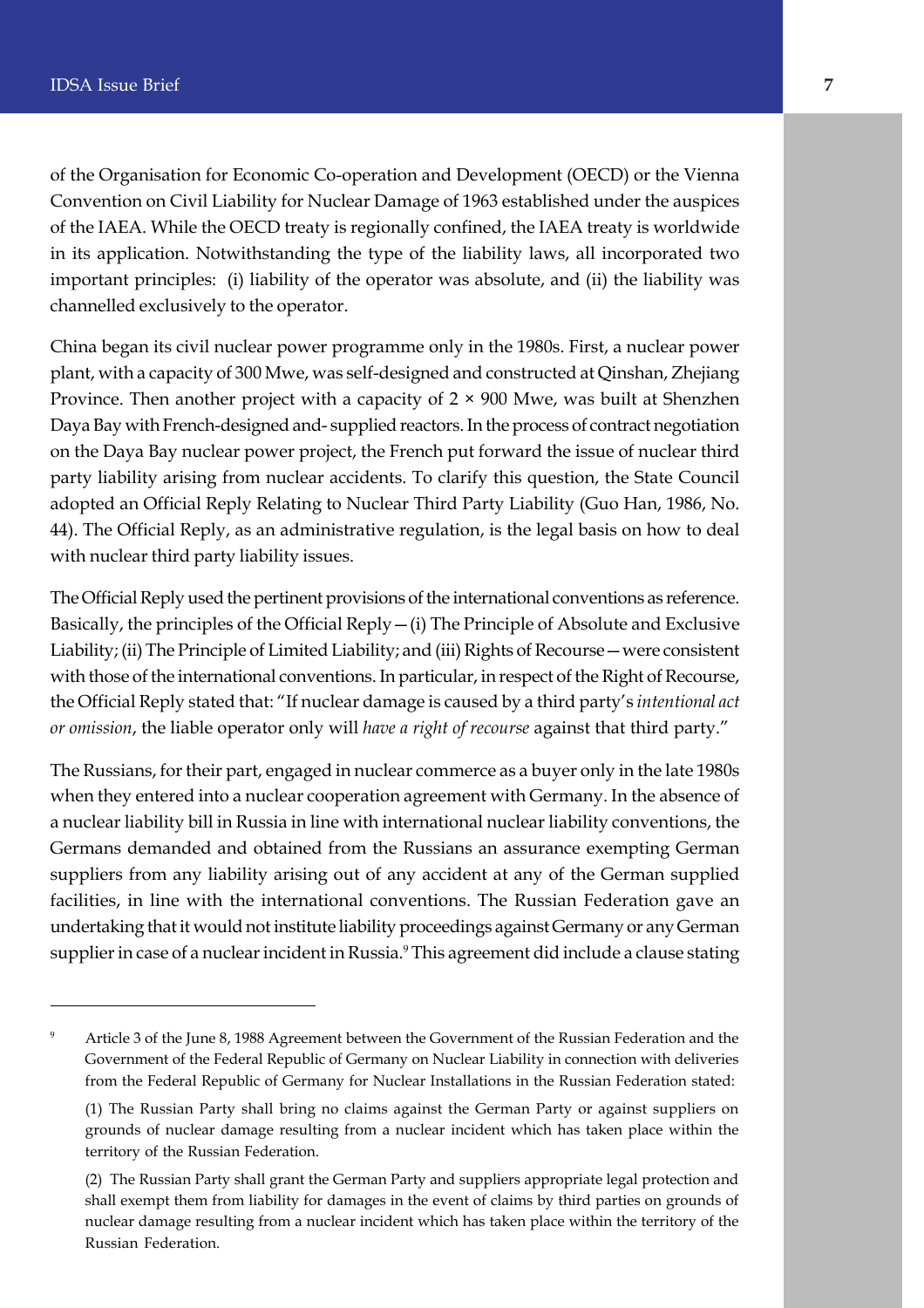The Russians gave a similar undertaking to France and French suppliers in 2000. that the exemption clause will not apply once the legislation has entered into force in the Russian Federation, which is in accordance with the provisions of the Vienna Convention and the Joint Protocol on the Application of the Vienna and Paris Conventions, or with the provisions of another relevant international legal instrument to which Germany is a Party. Russia had signed the Vienna Convention in May 1996 but ratified it only in May 2005.

The Russian decision to go ahead with the supply of two reactors to India was of immense political significance to India. This was a unique instance—the first of many—of Russia, in complete disregard of the NSG's opposition, assisting India's Civilian Nuclear Programme. In 1998, the NPCIL and Rosatom finalized the Russian VVER design and engineering supervision arrangements for the construction of two reactors at Kudankulam. The issue of the liability of the Russian suppliers in case of an accident was raised by the Russians as India did not have any nuclear liability laws at the time. Drawing upon their own experience with the German suppliers, the Russians insisted on a similar exemption from liability for Russian suppliers.

The supplementary agreement finalized in 1998 gave such an assurance to the Russian suppliers. There were many reasons for this. First, by 1998 the NSG had amended its Guidelines for nuclear supply prohibiting members from engaging in nuclear commerce with India. With the NSG comprising of all nuclear suppliers with the exception of India and China, the NSG had essentially closed all options for India to engage in any nuclear commerce either with regard to nuclear fuel or nuclear facilities and components. The only country able and willing to engage in nuclear commerce at that time was Russia. India was faced with the classic "Hobson's' Choice": either agree to Russian terms or place itself outside of international nuclear commerce with adverse implications for its civilian nuclear future. By then all the traditional suppliers of enriched uranium required to fuel the Tarapur I and II reactors had also withdrawn from the suppliers list to India. Once again, only the Russians were willing to supply fuel for Tarapur in the face of strong opposition from the rest of the NSG community. Therefore, had India refused the Russian condition on nuclear liability—it must be again stressed that the request was in line with all international conventions either then or now—it would have faced not only a total boycott from international suppliers with respect to nuclear facilities and systems but also, more importantly, with respect to fuel for Tarapur I and II. Further, it must be stressed that Indian suppliers to its nuclear facilities were already enjoying such an exemption from nuclear liability. Accordingly, the Government of India decided to accede to the Russian request for exempting Russian suppliers from all nuclear liability. It was a decision taken in India's national interest, taking into account the full range of factors then operating against Indian interests in the nuclear field.

In July 2005 the India-US nuclear deal was announced jointly by the Indian Prime Minister Manmohan Singh and US President George W. Bush during the former's visit to Washington. While the process of allowing for nuclear trade with India by the NSG members was in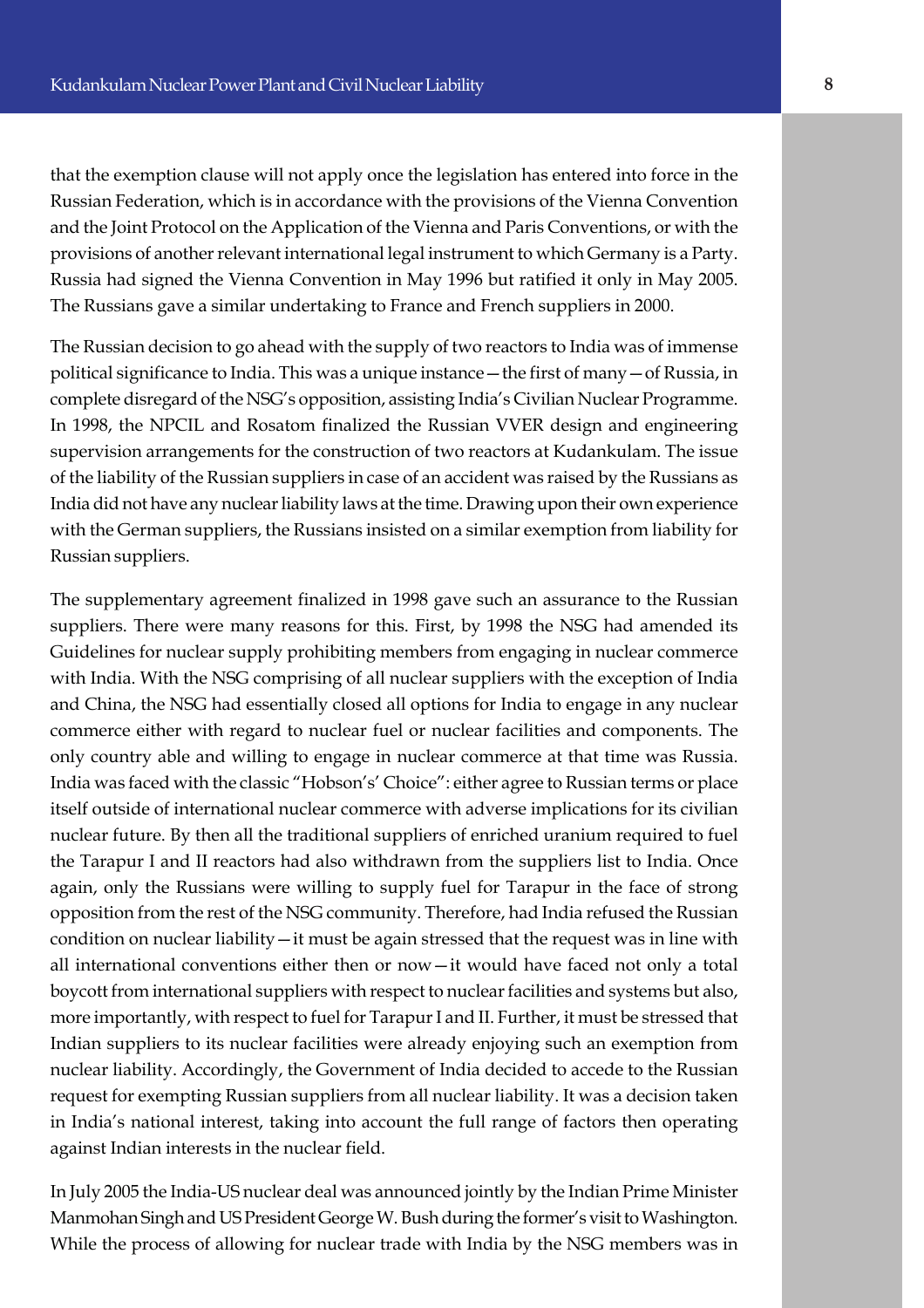progress, during President Putin's visit to India in January 2007, the two governments signed a Memorandum of Intent on Development of Cooperation in the Construction of Additional Nuclear Power Plant Units at Kudankulam site as well as on the construction of Russian Design Nuclear Power Plants at New Sites in the Republic of India. Towards an agreement to implement these intentions, the two governments negotiated and agreed on a text in February 2008 on the eve of the visit to India of Victor Zubkov, Chairman of the Government of the Russian Federation. Although the text of the agreement was finalised in February 2008, the agreement could be signed formally only after the NSG lifted its restrictions on the supply of nuclear materials and technologies to India in September 2008. The Intergovernmental Agreement was signed on December 5, 2008 during the official visit of Dmitry Medvedev, President of Russia, to India by Sergey Kirienko, Head of the Rosatom State Corporation and Anil Kakodkar, Chairman of the Atomic Energy Commission of India.

Even at this time, as late as December 2008, India did not have any domestic nuclear liability legislation in force, although such legislation had been contemplated by the Indian government for almost a decade since 2001. Even an initial draft of a "Civil Liability for Nuclear Damage Bill 2009" was circulated only in late June 2009. As a consequence, when the two governments negotiated the text of the agreement on cooperation in the construction of additional nuclear power plant units at Kudankulam site as well as in the construction of Russian designed nuclear power plants at new sites in February 2008, the issue of civil nuclear liability was once again raised by the Russians. It was decided to follow the earlier practice and exempt the Russian suppliers from all liability.<sup>10</sup>

#### **Consequences of the Indian Nuclear Liability Legislation**

The Indian legislation on civil nuclear liability—The Civil Liability for Nuclear Damage Bill, 2010—was finally passed by both Houses of Parliament in late August 2010. Questions have been raised now by some in the judiciary and others in the civil activism sector about the validity/reasonableness of granting such liability exemptions to the Russians. It is to be hoped that cooler heads will prevail and that the "imperious immediacy of interest" — as the American sociologist Robert K. Merton characterised instances of someone wanting the intended consequences of an action so much that they purposefully choose to ignore

<sup>&</sup>lt;sup>10</sup> Article 13.1 of the Agreement states: "The Indian Side and its authorized organization at any time and at all stages of the construction and operation of the NPP power units to be constructed under the present Agreement shall be the Operator of the power units at Kudankulam site and be fully responsible for any damage caused both within and outside of the territory of the Republic of India caused to any person and property as a result of a nuclear incident occurring at NPP and also in relation with a nuclear incident during the transportation, handling or storage outside the NPPs of nuclear fuel and any contaminated materials or any part of nuclear NPP equipment both within and outside the territory of the Republic of India."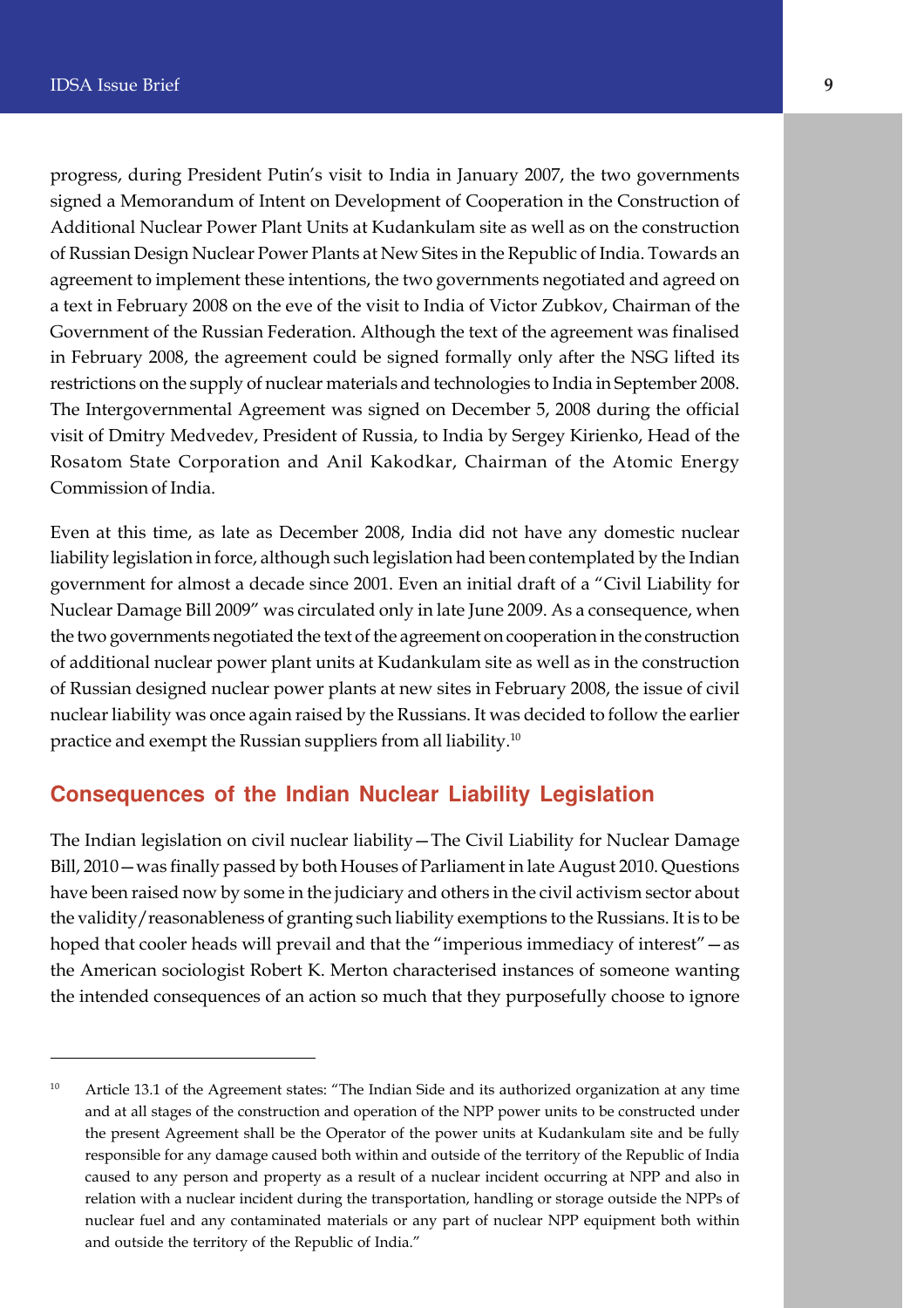the unintended consequences; in this case the desire of the plaintiffs to block any civilian nuclear future power in India—does not result a situation in which India finds itself at a disadvantage in areas far removed from civilian nuclear power. This needs some elaboration.

e of line with all major international conventions and indeed the nuclear liability laws It must be admitted at the very outset that the Indian nuclear liability law is completely out prevailing in all other countries. One of the reasons is the Right of Recourse embedded in the Indian law*. It is not surprising, therefore, to find that more than four years after the NSG granted exemption from its former guidelines to enable nuclear commerce with India, India has not been able to finalise a* **single contract with any of the countries** *with which it has signed nuclear cooperation agreements for any nuclear facility.* Not only have foreign suppliers been unwilling to supply India with any nuclear facility or system or component, except for fuel supply agreements, more recently, the domestic indigenous suppliers of such facilities, systems and components to the Indian nuclear power industry have also been expressing their reservations about the Indian nuclear liability law, and hence their unwillingness to engage in nuclear supply trade with Indian operators.

This means that both the foreign and domestic suppliers of nuclear equipment, systems and components will be unwilling to assist the Indian nuclear power programme in the future. Without such commerce, the Indian nuclear power facility operator(s) cannot expand their power capacity and, for all practical purposes, the Indian civil nuclear power programme is set to decline in the coming years. In the current environment of free trade and uniform treatment of both domestic and foreign suppliers, it will not be possible to grant exemption from liability to domestic producers only.

Can India revoke the liability exemption given in respect of Kudankulam I and II? These contracts were finalised in the late 1990s. It would be difficult for India to apply laws passed in 2010 to contracts finalised more than a decade earlier. If India were to justify the exercise of such a right now, it would have consequences far beyond the nuclear field. When India tested a nuclear device in 1974 without violating any of its international commitments, the USA amended its Atomic Energy Act to bar nuclear commerce with India, although it had signed a contract to the effect that it would supply Tarapur I and II with spares and fuel for the life of the reactor. India had then objected vehemently about this retrospective application of laws passed subsequent to a legal agreement. India can hardly invoke the same rights now. Additionally, Kudankulam I and II are ready for commissioning now. If Russia were to choose to go to an international court to press its charges against India in respect of any change to the 1998 agreement, it is very likely that the final judgement would be against India. We can also assume that for all practical purposes the 1998 liability exemptions would be upheld by Indian courts as well.

What about Kudankulam III and IV and subsequent Russian power plants that are covered by the 2008 Intergovernmental Agreement?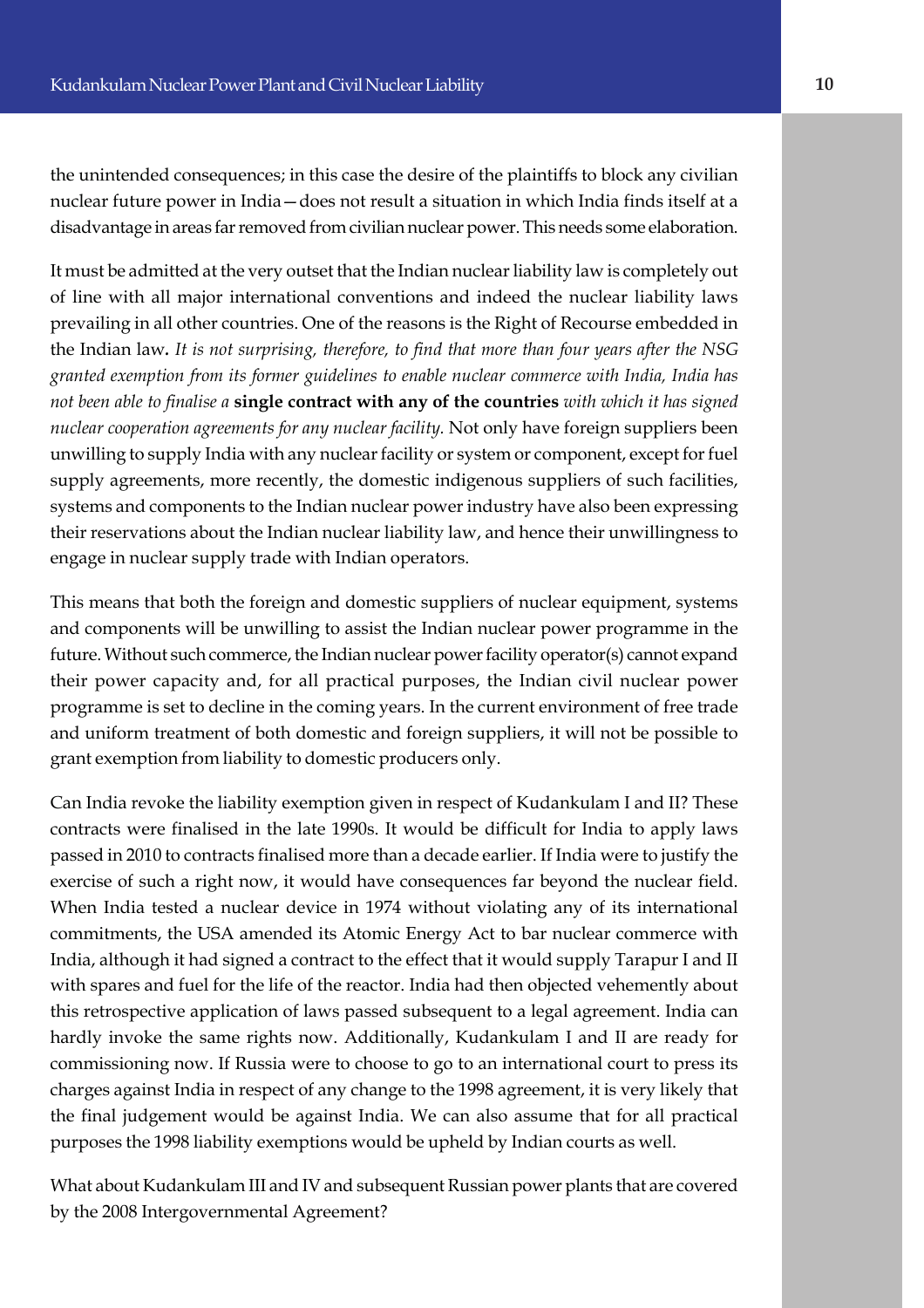The contracts for these power plants are yet to be inked. Therefore, a case can be made that NPCIL, a public sector company owned by the Government of India, cannot now enter into a contract which violates or at least does not conform to the sentiments of a law passed by the India Parliament. A case can be made that the 2008 and subsequent India-Russia agreements in respect of nuclear power plants need to be renegotiated. In that case, the Russians can also insist that they too need to revise some sections of such agreements. What would these be, and what would be the impact if the Russians were to insist on their rights as well?

The first would, of course, be a revision in the contract prices. The Russians would insist on an escalation of the costs of the supplies. The size of such increase would depend on the bargaining strength of the two sides. Given that none of the other suppliers of nuclear facilities are ready to engage in nuclear trade with India on nuclear facilities, it is obvious that the Russians have the advantage in any revisions to the cost aspect of the contract.

Second, there are far more serious potential repercussions if the Russians were to carry forward their demand of revisions. Two sections would see an immediate impact: **Sections 6.2** and **6.3** of the Agreement between the Government of the Republic of India and the Government of the Russian Federation on Cooperation in the Use of Atomic Energy for Peaceful Purposes that was signed by the two governments on March 12, 2010 and ratified on September 20, 2010.

**Section 6.2** of this Agreement states that "The Indian Party shall store and reprocess spent nuclear fuel obligated to the Russian Federation under IAEA safeguards in national facilities in the territory of the Republic of India with the aim to store and use reprocessed materials in the Republic of India." This means a front-end acceptance by Russia of the Indian right to reprocess spent fuel from the Russian reactors and Russian fuel for use in India's Fast Breeder Reactors. As is well known, the future Indian nuclear power programme, if it is to be successful, will have to rely substantially on the reprocessing of spent fuel from imported reactors. If Russia were to renegotiate this section to deny India the right to reprocess spent fuel, it would result in a big blow to the Indian nuclear power programme. Therefore, this is one way in which Russia could inconvenience India, and that too in a much more substantial manner.

The second direct effect of the re-opening of the Agreement would be on **Section 6.3** of the Intergovernmental Agreement. Section 6.3 states that "The Parties shall conclude a separate agreement for the transfer of technology and facilities for chemical reprocessing of irradiated fuel, isotopic uranium enrichment and heavy water production." By this, Russia agreed to or expressed its willingness to transfer sensitive nuclear technologies, equipment and components to India. India is especially in need of reprocessing equipment and systems if it is to fully utilise the spent fuel from its future nuclear power programmes. After the NSG gave exemption for nuclear trade with India in September 2008, it passed another amendment to its Guidelines for export of nuclear facilities and equipment in July 2011.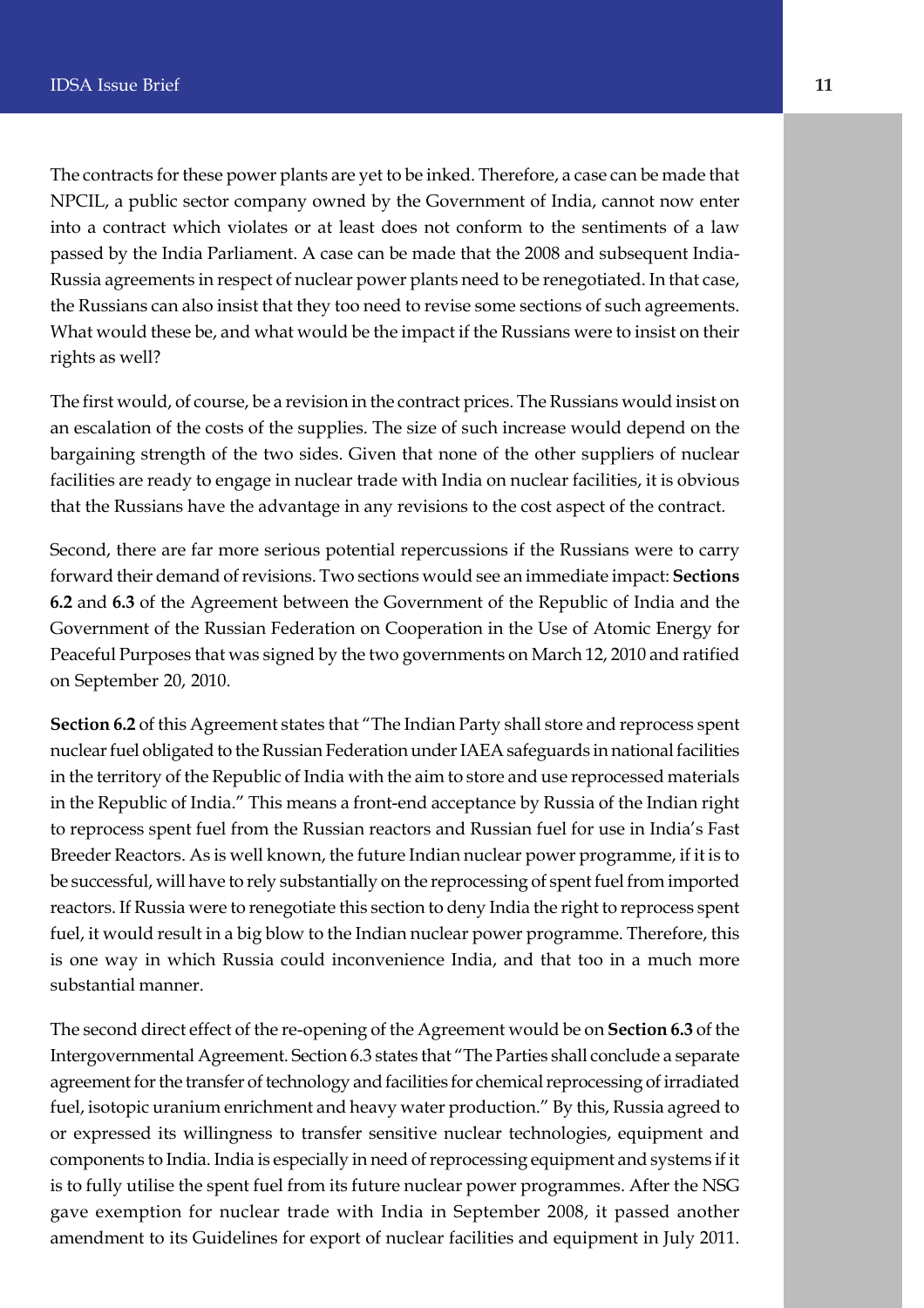According to the amended Paragraph 6 of the new Guidelines on Special Controls on Sensitive Exports:

Suppliers should exercise a policy of restraint in the transfer of sensitive facilities, equipment, technology and material usable for nuclear weapons or other nuclear explosive devices, especially in cases when a State has on its territory entities that are the object of active NSG Guidelines Part 2 denial notifications from more than one NSG Participating Government.

(a) In the context of this policy, suppliers should not authorise the transfer of enrichment and reprocessing facilities, and equipment and technology therefor, if the recipient does not meet, at least, all of the following criteria:

(i) *is a Party to the Treaty on the Non-Proliferation of Nuclear Weapons* and is in full compliance with its obligations under the Treaty[.]

Thus, since July 2011, NSG members are barred from transferring sensitive nuclear technology, facilities, equipment and parts to India. In fact, Russia had incorporated these same conditions of supply in its domestic laws on export of nuclear facilities, equipment and technologies as early as December 2009 and, of course, now it is obliged to follow the NSG Guidelines. Since the Intergovernmental Agreement was signed in March 2010, Russia could have invoked the "Grandfather" clause of NSG and supplied such sensitive technologies to India as per the March 2010 agreement. However, if India were to invoke a re-opening of the February 2008 Intergovernmental Agreement as a result of its own volition or a judiciary ruling, then the Russians too can invoke their international obligations and repudiate Sections 6.2 and 6.3 of the March 2010 Intergovernmental Agreement. In that case, India would be left alone without any foreign supplier willing to trade with it on these sensitive technologies. Again, the major loser in any re-opening of the India-Russia Intergovernmental Agreements would be India, with far reaching consequences to its future energy security.

Finally there is another matter to be considered. India has been at the receiving end of various technology control regimes. India is not a member of any of the following restrictive regimes: the Nuclear Suppliers Group (NSG), the Wassenaar Arrangement (WA), the Missile Technology Control Regime (MTCR), and the Australia Group (AG). After much effort by India and its supporters, there is a move in these export control regimes to include India as a member. Unfortunately, admittance of new members in all these regimes requires a consensus decision; moreover, there are a few existing members of these regimes who are not sympathetic to the proposed Indian membership. Even at the time of the 2008 NSG amendments, it took the common efforts of the major powers—USA, Russia, UK and France with the exception of China—for the NSG to carry through its amendments to assist India in nuclear commerce. If, however, Russia were to indicate its opposition to India's membership in these export control regimes, then the chances of India gaining membership